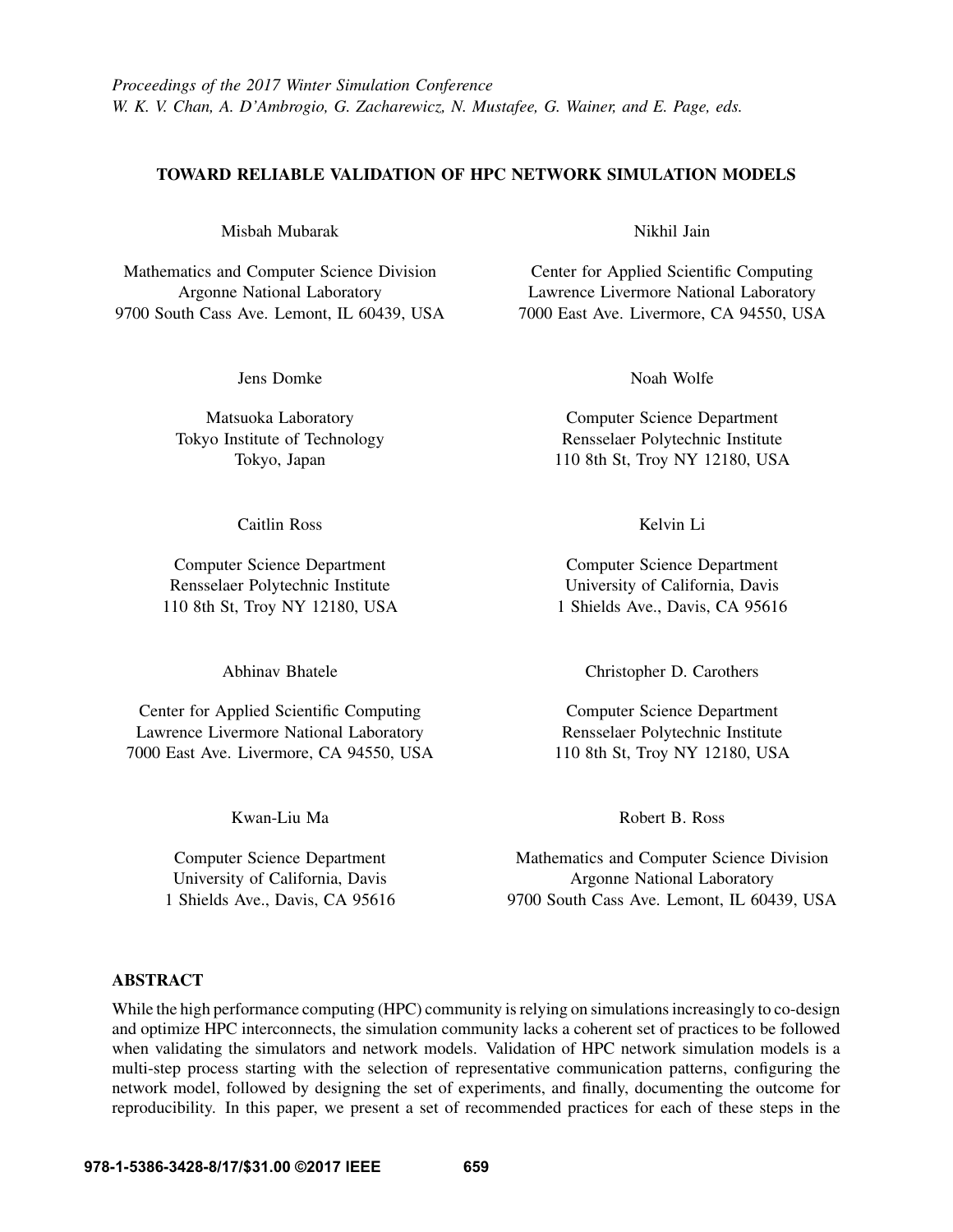

Figure 1: Factors impacting communication on HPC systems (EP - communication end-point).

validation process. If the recommendations are followed, the end result should be a *validated* network model that can make reasonably accurate predictions and convince the community about the correctness of the model.

## 1 INTRODUCTION

High-performance computing (HPC) interconnect simulations are being increasingly used to drive important design decisions for HPC systems such as structure of the topology, choice of routing algorithms, and packet flow control (Won et al. 2015, Kim et al. 2008, Adiga et al. 2005). Additionally, HPC facilities are exploring the use of these interconnect simulations for future system procurements. This situation poses a critical concern for the simulation developers and their users as to whether the model is correct and whether is has been validated. The term "validation" may have different interpretations in the context of HPC network simulation models for different people. In the majority of cases, if specific metrics from the simulation agree with the metrics for a corresponding experiment on the target system (e.g., the predicted runtime matches with the observed runtime), the model is assumed to be validated. However, different metrics may be used in different scenarios. While a group of simulation developers may be interested in validating details of what data is being transmitted at what time and capturing data dependencies, others may be interested in validating predicted runtime only. In this paper, we focus on metrics that can be measured on real HPC systems.

As observed in (Sargent 2005), it is not feasible to validate a model for all of its possible applications throughout its lifetime. However, Sargent emphasizes performing evaluations to validate simulators or models for their intended application or purpose. In the context of HPC networks, for example, if an interconnect simulator is intended to predict the performance of HPC applications for different routing policies or resource allocation policies, then it is important to perform a detailed validation of the simulator against the existing system first before using it for making any policy decisions. However, the simulation community currently lacks a set of general practices that should be followed when validating HPC network simulation models.

This paper presents a set of recommended practices to follow when validating HPC simulators for a particular network topology. We present a four step approach to validate interconnect simulation models by selecting the right combination of benchmarks, configuring the network model, designing validation experiments and simulations, and reporting the results. The methodology is described for validating network models against real systems but it is also applicable when validating against existing simulation frameworks or a prototype of a future system.

## 2 BACKGROUND

The flow of traffic on networks and its impact on metrics of interest, such as the execution time of an application, depend on a wide range of factors. Thus, it is critical for simulations to mimic the effects of these factors in order to reproduce the targeted real-world scenarios. Figure 1 presents some of the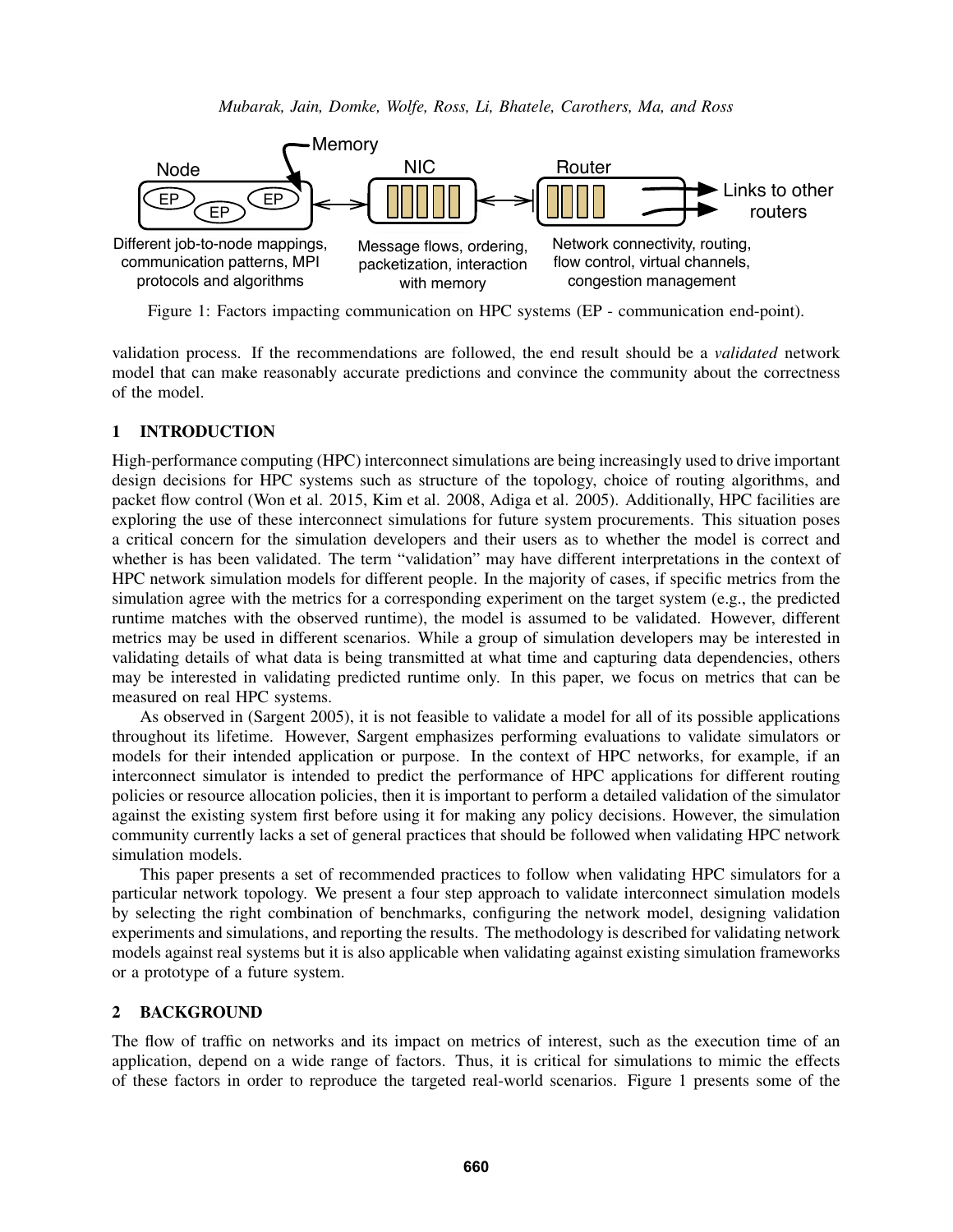well-known factors modeled in existing network simulations, which we loosely categorize based on their point of origin in the life cycle of data communication.

Multiple applications are expected to run simultaneously on production HPC systems. These applications may have significantly different communication graphs and thus may generate different types of traffic flow on the system (Klenk and Fröning 2017). For example, some applications produce a uniform traffic pattern in which each process in the application behaves similarly, while in other applications the presence of a master entity results in an all-to-one traffic pattern. From the point of view of an end user (e.g., a scientist or application developer), the network communication is with respect to the nodes allocated to the user's job. Thus, the scheme used for allocating nodes to various jobs (job-to-node mapping) and applications running in the job are critical to the characteristics of the traffic originating and ending at different nodes in the system (Agarwal et al. 2006). Further, the number of end points (e.g., MPI processes) that produce and consume traffic on a node may also depend on the application.

Implementations of the MPI standard (MPI Forum 2015) are the prevalent libraries used for communication in HPC. In order to improve functionality and performance, these libraries often support multiple protocols, different error-checking mechanisms, and algorithms for collective operations. These implementation details are important because they affect the observed traffic patterns on a system. For example, the MPI eager protocol may result in an early send of data when *MPI Send* is invoked, whereas the rendezvous protocol may require explicit synchronization among communicating processes (Brightwell and Underwood 2003).

On most current systems, the task of reading data from the memory and pushing it onto the network is delegated to the Network Interface Controller (NIC). NICs operate in parallel with the computation units in the nodes (such as cores), they can decide the ordering in which messages are packetized and pushed onto the network. As they access memory, they may also contend with computation units for memory bandwidth. Thus, the working of NICs and overheads induced by it can have a significant impact on traffic flows on current systems.

From NICs, the packets are typically transferred to a router or a switch. Depending on their destinations, these packets are then forwarded from one router to another, until they reach their destination NIC. As one would expect, the hardware and schemes responsible for the packet forwarding are significant for the overall communication flow. A majority of simulators focus on these aspects that include the network topology, the delay and bandwidth of the hardware, the routing policies, and the flow-control and congestion control mechanisms. Among the many network topologies that have been proposed and studied for HPC interconnects, three network topologies have been widely used in recent systems: torus (Adiga et al. 2005), fat-tree (Petrini and Vanneschi 1997), and dragonfly (Kim et al. 2008).

To demonstrate the use and impact of the validation methodology presented, we present results. Detailed validation process and results are available as a technical report at http://www.ipd.anl.gov/anlpubs/2017/05/ 135666.pdf. collected with the CODES network simulation framework (Mubarak et al. 2017). CODES is a general-purpose toolkit for packet-level simulations of traffic flows on HPC networks. CODES is built on top of ROSS (Carothers, Bauer, and Pearce 2002), a parallel discrete event simulation engine. CODES has been successfully deployed for studying various scenarios for HPC networks (Jain et al. 2016, Yang et al. 2016). The results presented in this paper are generated by using either synthetic patterns or CODES's MPI trace replay layer. The purpose of these results is not to validate CODES itself but to exemplify the best practices in validating HPC network simulations.

### 3 OVERVIEW OF THE VALIDATION METHODOLOGY

In Section 2, we discussed several distinct and often unrelated factors that affect the observed behavior on a network. As a result, a robust validation study requires enumeration and selection of several parameters. One possible workflow, which has been used in recent work (Jain et al. 2016), for systematically designing simulation experiments is presented in Figure 2. In this workflow, the first step is to select communication patterns of interest. This step includes identifying benchmarks and their inputs for simulation. Next, a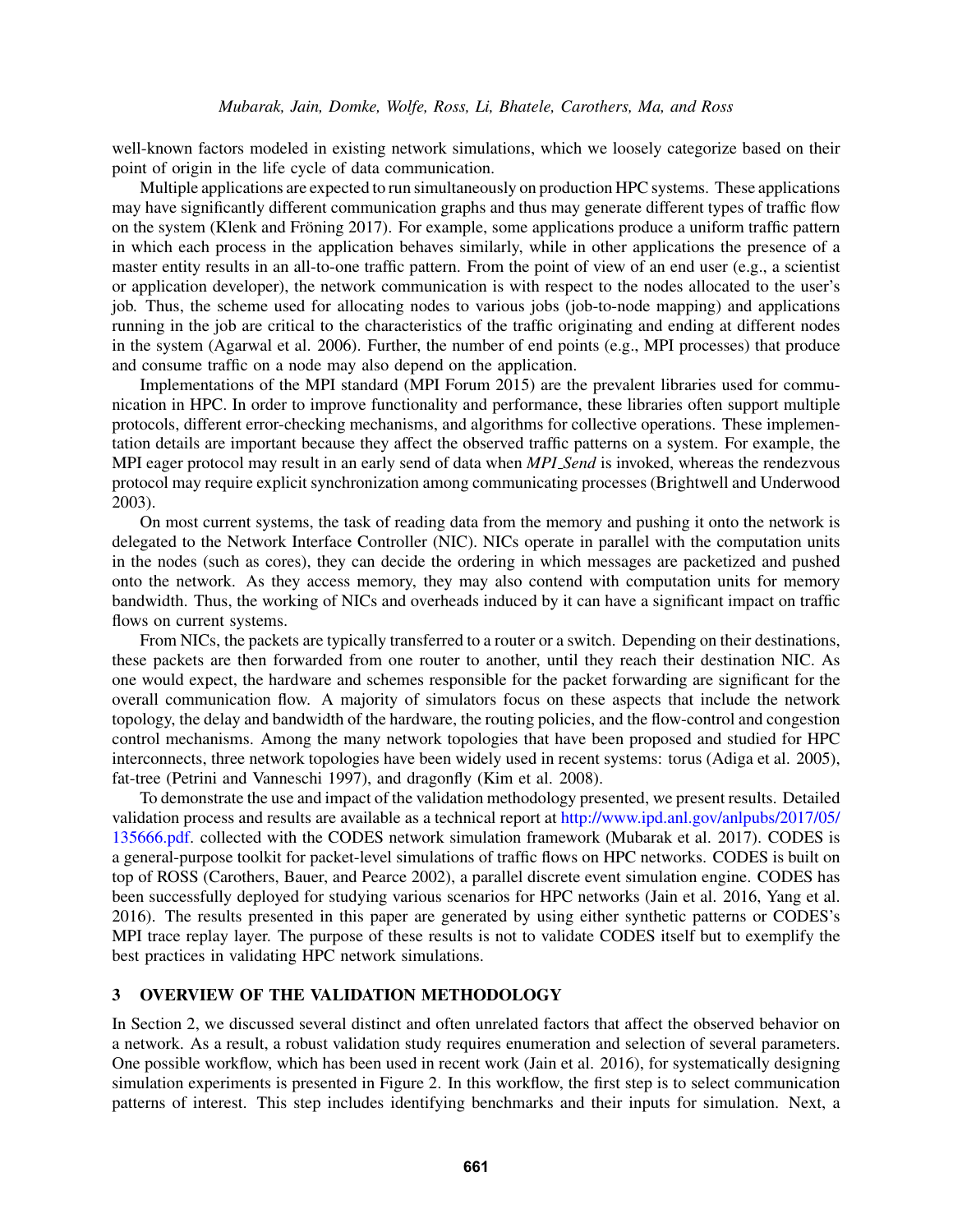

Figure 2: Workflow for conducting validation studies.

prototype for the target system is designed in the simulation framework. Parameters configured in this step include network topology, routing schemes, bandwidth, and overheads of various network components.

Based on the benchmarks and prototype system, experiments that should be conducted are decided; parametric choices here include the jobs to be run, job-to-node mappings, length of the jobs, and environment settings such as interference and MPI protocols. Experiments enumerated in this step are then executed as simulations and real runs as required. Finally, the outcome from the experiment executions is reported after post-processing.

We find the workflow of Figure 2 adequate for conducting validation studies. The first three steps in the workflow are geared to enumerating various factors that affect traffic on HPC networks and can be mapped to different categories shown in Figure 1. The third and fourth steps can be defined to systematically conduct the experiments and report the results. In Sections 4–7, we elaborate on these steps from the point of view of conducting a validation study, and we describe the tasks that should be performed. We highlight the practices that should be followed for a reliable validation study, and we discuss the common pitfalls.

# 4 SELECTING COMMUNICATION PATTERNS

One of the recurring challenges encountered in a validation study is identification of benchmarks with various communication patterns to be used for validation. In order to do reliable validation, one should select a set of benchmarks that can test different aspects of the simulation framework. For example, relying only on a basic pairwise point-to-point communication pattern is unlikely to reveal the performance differences that can surface when many end points communicate simultaneously. Moreover, to build confidence in applicability of simulations for practical scenarios, the communication patterns selected should be representative of real HPC applications. In this section, we first discuss the different point-to-point and collective communication benchmarks that model developers can use for validation. We then discuss common pitfalls when selecting benchmarks for network model validation.

### 4.1 Pattern Categories

Communication patterns and benchmarks can be categorized in several ways, e.g. based on the number of communicating partners assigned to each end point or the ordering of communication among sets of end points. We discuss two categorizations, which can be applied to select benchmarks for validating different aspects of network simulation models.

Latency-bound and Bandwidth-bound: Our first categorization of patterns is based on the bottleneck(s) that determine a benchmark's performance. The most common division in this category w.r.t to communication is a binary assignment between latency-bound and bandwidth-bound. We call a benchmark latency-bound if constant, startup, or one-time overheads such as router delay, wire delay, etc. determine the performance of a benchmark. The simplest example of this case is a ping-pong benchmark for small messages. On the other hand, if bandwidth of network resources such as NIC or link determines the performance, we identify a benchmark as bandwidth-bound. A ping-pong benchmark with large messages falls in this category. Coverage along this categorization is important because it validates functioning of distinct aspects of a network simulation models of critical important in practical scenarios.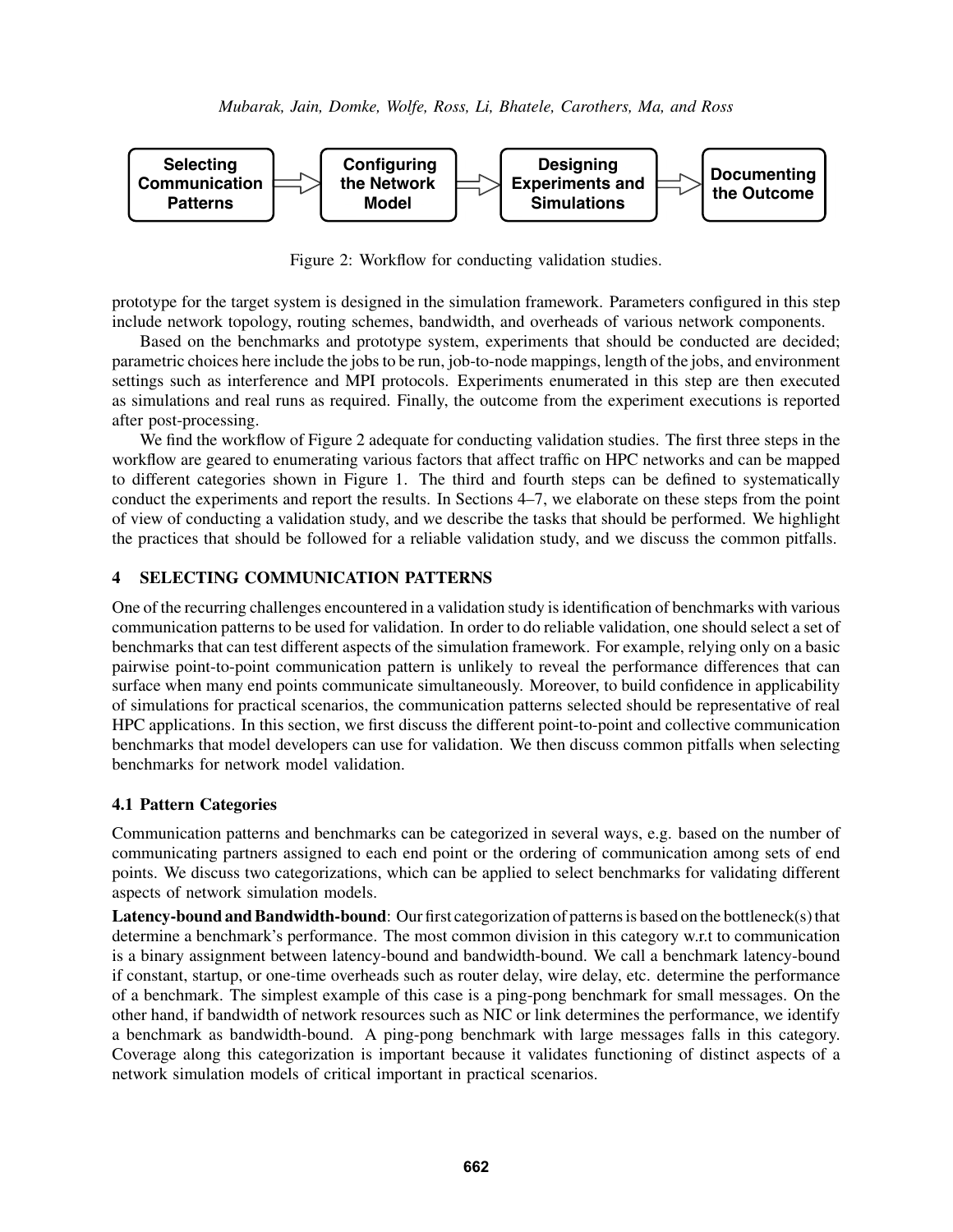Simple and Adversarial: Our next categorization is focused on distribution of traffic flow induced by a pattern and the network mechanisms that are critical to the performance in presence of such flows. We categorize a pattern as a *simple* pattern if it results in a somewhat uniform flow throughout the network. For example, consider a uniformly random pattern; in this pattern, all nodes repeatedly perform the following steps: (1) randomly select the next destination according to a uniform random distribution, and (2) send a message to this destination. This is likely to result in similar traffic flow throughout the network, and tests network functioning under high throughput. Often, simple patterns are either manually tractable or their outcome can be predicted with simple models.

*Adversarial* patterns are designed to create network hot-spots that stress the flow-control and congestioncontrol mechanisms in the system. Thus, in simulations, these patterns are good candidates for testing the validity of models used for the same purposes. Many-to-one pattern in which several end points communicate with the same end point is an example of adversarial pattern that applies to several network topologies. Network specific adversarial patterns can also be created to further stress test the simulation models for individual networks (Besta and Hoefler 2014).

In practice, it is anticipated that individual patterns may represent combinations of above categories. For a reliable validation, benchmarks that represent all meaningful combinations should be used. In addition, depending on the use case for the simulation models, careful selection of benchmarks used for representing these patterns is also needed. For example, consider the scenario in which simulations are to be used for comparing performance of collective-heavy applications on different networks. Collective communication operations, such as barriers and broadcasts, entail complex dependencies among messages exchanged among a group of nodes. As a result, their performance can depend heavily on the algorithms used in their implementations and how the traffic associated with individual messages flows on the network. Hence, validation using benchmarks with collective operations may expose shortcomings in simulators that are not captured by using point-to-point benchmarks only. In particular, these tests can identify whether the collective algorithms modeled in the simulators match the algorithms used on the real systems.

Another important use case of network simulations can be performance prediction for production applications. Communication patterns in applications typically consist of both point-to-point and collective patterns. Thus, in order to match the observed performance of applications on real systems, in addition to accurately simulating individual patterns, a simulator needs to account for inter-pattern dependence. As a result, in this case, reliable validation would also include production applications as benchmarks to test if higher-level dependence among operations performed in an application are correctly captured. Note that if a simulator is only focused on evaluating best- or worst-case communication characteristics of a network, then validation using applications is not required.

#### 4.2 Common Pitfalls

Benchmark selection is the source of origin for several problems encountered in interconnect simulation validation. Having discussed the benchmark categories that should be used, we now list the common pitfalls when selecting benchmarks.

Infinite messages – Synthetic traffic benchmarks, such as uniform random injection, are helpful in determining the generic network characteristics (e.g., throughput). However, flooding the network while ignoring message dependencies, coupled with independent processing capabilities of the network through network redundancy or virtual channels, may hide bottlenecks or deadlocks in subsections of the network caused by an incorrect model. In order to alleviate the possibility of these issues going unnoticed, tests should also be conducted either by using a scaled back injection rate or by using patterns whose performance is impacted by message dependencies. Dropping the injection rate to a fraction of the node injection link speed can help shed light on incorrect model functionality that can be overshadowed by high message volume congestion in the network.

Computation-intensive benchmark – Using benchmarks in which the majority of the runtime is spent in computation and a small percentage is spent in communication does not reveal the performance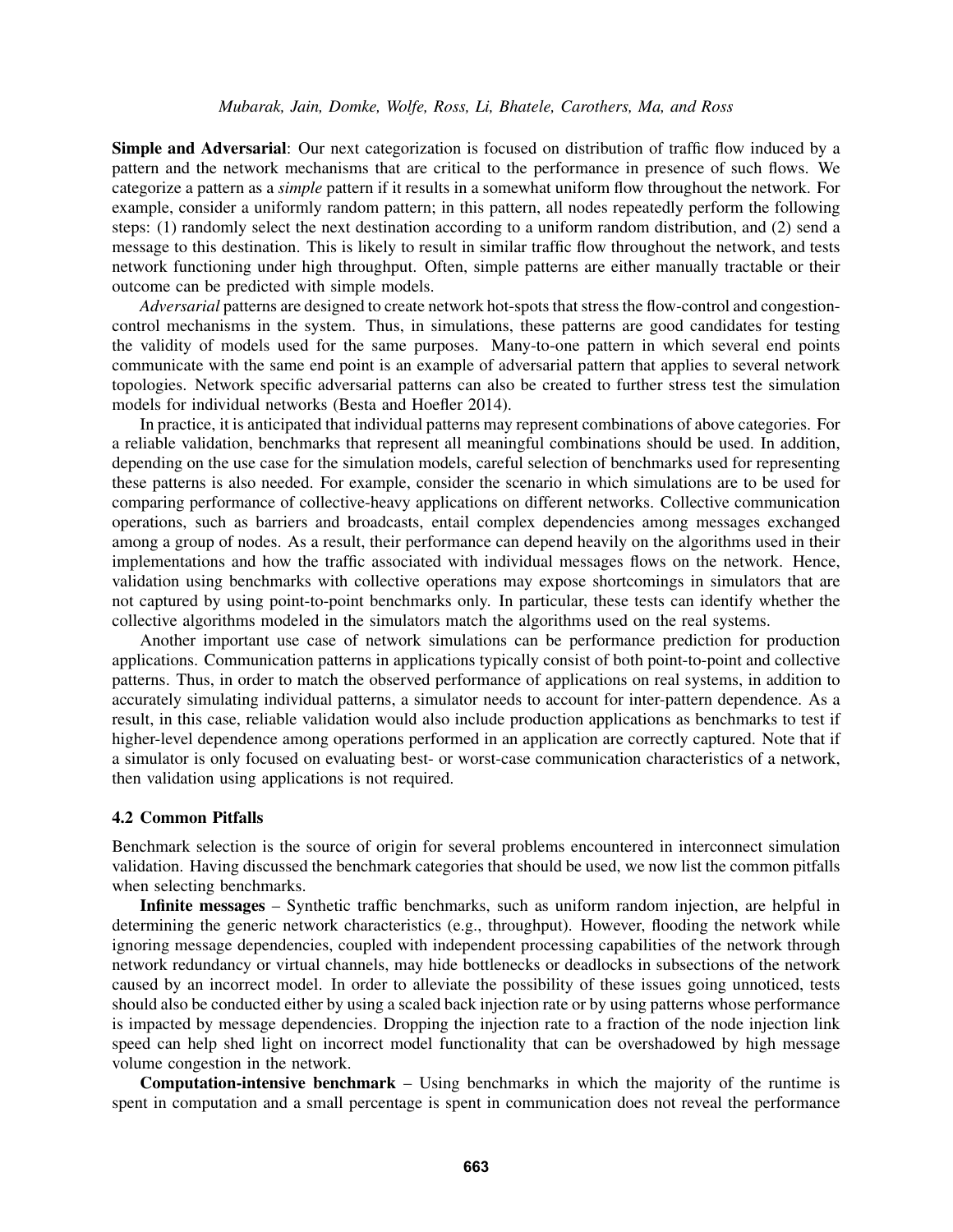differences between the real architecture and the simulation. These benchmarks typically result in low network utilization and fail to stress the limits of network performance capabilities. Instead, benchmarks in which a large portion of runtime is spent in communication makes it much easier to identify differences between the real scenarios and simulations.

Allocating time to develop a complete understanding of available benchmarks as well as testing with multiple different benchmarks helps avoid these common benchmark pitfalls and prevent non-system-related issues from propagating into the next step of the workflow.

## 5 CONFIGURING THE NETWORK MODEL

The network topology and its wide range of configurable parameters have a significant impact on the flow of traffic over the network. For instance, it is vital to choose network structural parameters that accurately represent real world system values to provide useful validation of simulation network results with real-world system runs. Further, overheads of various components, e.g. NIC and router, need to be modeled as closely as possible in the simulation to their real world counterparts. As a result, the primary focus for the model designer is establishing an accurate and consistent validation sub-system for comparing results between simulation and real hardware.

## 5.1 Accounting for Topology Structure

In most cases, the network system size established for validation studies is much more modest in scale as compared to the size of production systems. The use of smaller scale configurations is partly driven by logistical constraints such as the physical unavailability of large/futuristic systems to generate real results for comparison with simulation. The desire to keep the studies tractable for manual analysis can also be a driving factor for the use of smaller networks in validation. A very common issue resulting from the use of excessively small or simplified system configurations for validation is the failure to capture the complexities associated with the large-scale system counterpart. For example, validating a dragonfly model meant for simulating large multi-group systems using a setup comprising only one group can be misleading since it fails to capture the effect of inter-group communication.

For a reliable validation study, we suggest running experiments on a system that is *proportionately* smaller and still maintains *functional similarity* to the full-scale production system. The smaller system should exhibit characteristics of the larger network and should not be devoid of properties that define the larger network (e.g. number of connection hierarchies). Since many of the network topologies used in HPC are regular in shape, it is relatively easy to identify smaller systems that are suitable representatives of larger systems. We list a few examples below.

Dragonfly Networks: In a dragonfly network, routers are divided into groups and connected in a hierarchical manner (Kim et al. 2008). An example dragonfly network is shown in 3a consisting of five groups with four routers per group. Communication within groups traverses intra-group links (shown in black), while inter-group communication can utilize both intra-group and inter-group links (shown in blue), depending on the system connectivity and the location of the source and destination nodes. As shown in Figure 3d, validation using a reduced dragonfly network containing only one router group fails to include the influence of inter-group connections on network performance. Instead, a strong validation of the dragonfly network requires the utilization of a system composed of multiple groups enabling the study of both inter-group and intra-group link connections. Using two groups, as shown in figure 3c, incorporates the inter-group links but increases the impact of those links as both of the inter-group connections from each router connect to the same group, doubling the router-to-group bandwidth compared to the larger five group dragonfly configuration. Overall, the best small scale validation setup is shown in Figure 3b where a minimum of three groups are needed to observe both inter-group link activity and performance that mimics the performance of the larger scale five group system.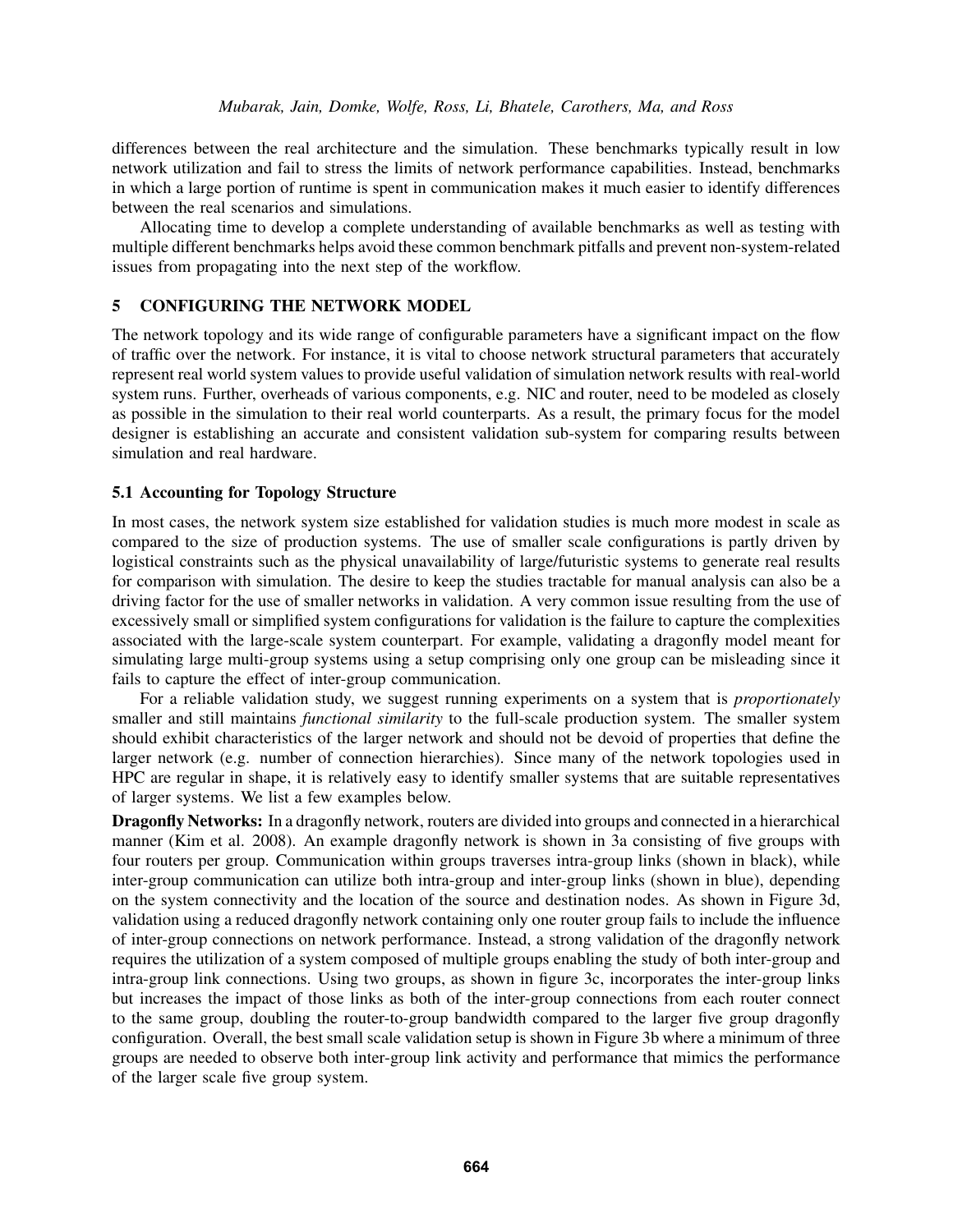

Figure 3: Example small scale representations for validation of a full five group dragonfly network with five routers per group and two global connections per router. Black lines indicate intra-group connections and blue lines indicate inter-group connections.

Torus Networks: In the case of a torus network, the structure of the topology stays the same throughout the system. The nodes connect to one another in a uniform n-dimensional manner such as the 5-dimensional tori of IBMs Blue Gene systems (Adiga et al. 2005). Thus, a smaller n-dimensional grid is a good representative of the expected behavior of a much larger grid.

Fat-tree Networks: Fat-trees are highly regular topologies which can be grown either horizontally by utilizing free switch ports or vertically by adding additional layers (Petrini and Vanneschi 1997). Validation performed between real and simulated systems that have different numbers of tree layers is likely to influence the reliability of the comparison, since more layers may result in congestion characteristics that cannot be reproduced with few layers. In contrast, horizontal contraction of large systems (either by reducing the number of leaf-level groups or size of the groups) is unlikely to restrict the traffic flow characteristics that can be produced with a large system.

### 5.2 Accounting for Routing Algorithms

The routing algorithm plays a critical role while performing reliable network model validation. The chosen algorithm varies from system to system depending on the preferences of the administrator, supported algorithms of the deployed networking technology, as well as the topology used to connect the nodes. For example, on the Blue Gene torus systems, both dimension-order (static) routing and dynamic routing protocols are available (Adiga et al. 2005). Similarly, dragonfly-based systems support multiple routing algorithms, such as minimal, non-minimal, adaptive, and progressive adaptive routings (Jiang, Kim, and Dally 2009). Unlike these systems, most InfiniBand-based configurations use a fat-tree topology and are limited to the choice between a few static routing algorithms (Domke, Hoefler, and Matsuoka 2014).

Often, any optimizations to the routing algorithms are hidden from the users of HPC systems which makes the validation process challenging. In this case, the simulation framework needs to use the closest known routing protocol, and a discussion of the routing algorithm utilized during validation needs to be reported. Additionally, if there are significant performance differences due to the routing algorithm, it is useful to perform additional simulated experiments to isolate the problem and ensure that the differences are due to the routing.

#### 5.3 Accounting for General Parameters

Finalizing the validation framework requires establishing a complete set of precise system metrics across both the simulation and real system. These metrics describe the speeds, latencies, buffer sizes and other components of the network system that are vital to replicating the performance of physical systems with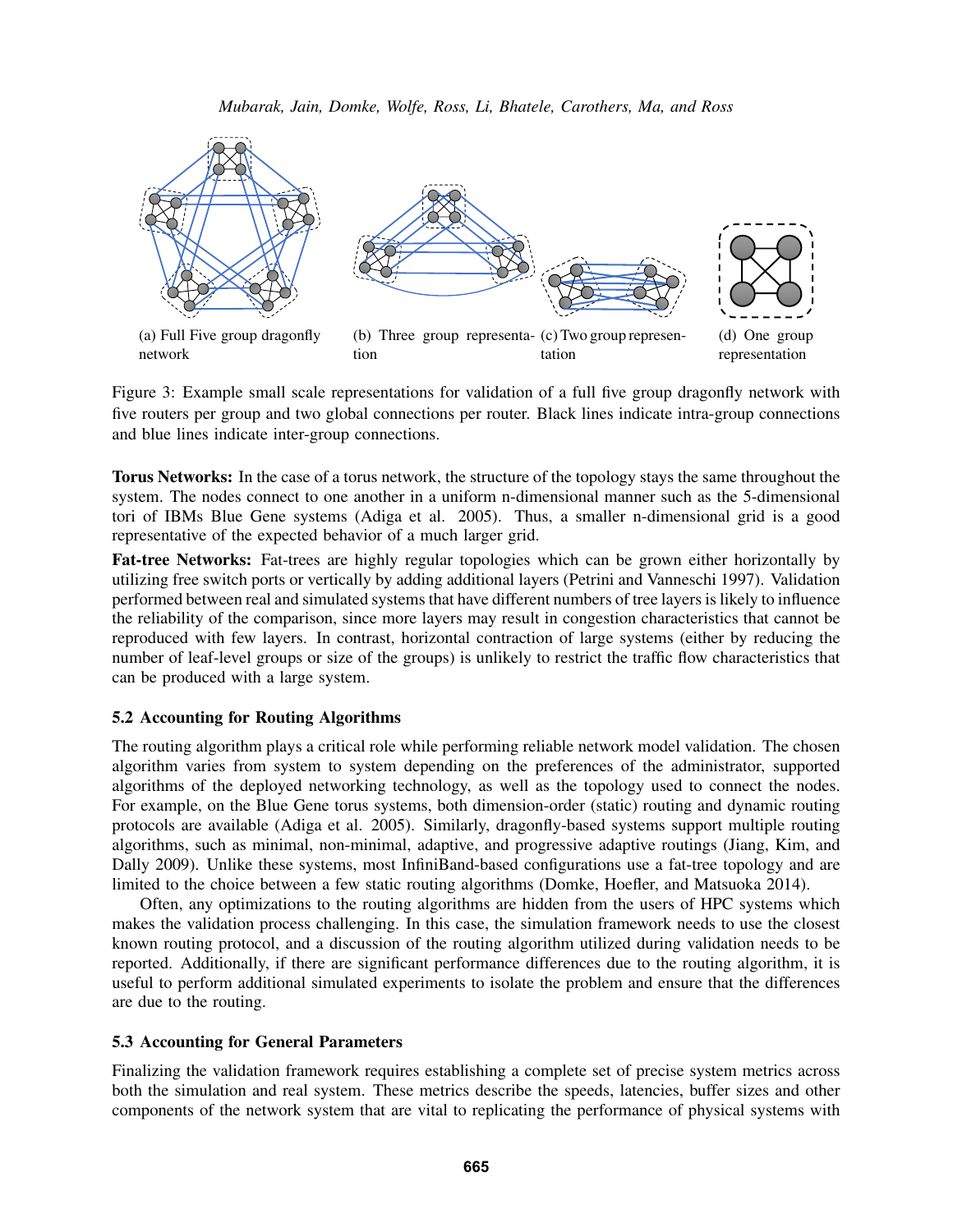simulation models. Many of these parameters such as link bandwidth and router delay are determined according to the deployed network technology. For example, with InfiniBand networks, product specifications for physical switches provide link speeds, buffer sizes, switch traversal latencies, and more needed to validate the simulation model with a real system accurately. Other metrics, such as max packet size, number of virtual channels, and eager/rendezvous protocol thresholds can often be configured by the system administrator or with environment variables. Finally, metrics that cannot be determined from written specifications need to be collected experimentally. For instance, delays associated with MPI and NIC overheads can be extrapolated by measuring the round trip time of small message transfers between MPI processes on the same node. Finally, any and all differences or potential sources of error must be reported. In this case, experiments should also be performed to measure the effect of the error.

#### 5.4 Common Pitfall

The large quantity and typically hidden nature of parameters relating to system interconnection networks translates to increased chances of error in validation. Here we discus one such setback associated with the system design process.

System Dependencies – Caution is advised with respect to the simulated network topology. Especially for statically routed networks, any minor discrepancy between the actual HPC system and the simulated topology and routing combination may yield heavily diverging results, as reported by (Domke, Hoefler, and Matsuoka 2014). For example, only two link failures in an HPC system with a few hundred nodes interconnected by a two-level fat-tree can show significant performance degradation (up to 30% in overall throughput) compared to the simulation which assumes a fault-free configuration. Hence, if possible, then the validation should be based on the exact same topology configuration as the real system.

The system design component of the validation workflow can be a tedious process. There are a number of network parameters to quantify and replicate, resulting in a number of possible sources of error within the model. However, constructing a proper system configuration is a fundamental component for instilling confidence and establishing accuracy necessary to move on to designing successful experimental simulations.

## 6 DESIGNING EXPERIMENTS AND SIMULATIONS

The validation of network simulation with a real system or another simulation framework often constitutes a small part of the study being conducted, and therefore commonly insufficient information is reported on the experimental design of the validation experiments. For example, whether network interference was taken into account, which MPI protocols were being simulated, and which ones were supported by the system. We discuss the techniques to design the experiments, including the elements that should be covered so that the validation process leads to plausible conclusions.

### 6.1 Benchmark Parameters and Placement

The selected benchmarks must be configured so that they can test various aspects of the simulated network system such as varying distance between source and destination nodes, various message sizes etc. We demonstrate with an example using a ping-pong benchmark for evaluating the CODES dragonfly network model against the MPI performance measurements on the Theta Cray XC system (Faanes et al. 2012). The performance measurements on the Cray XC system are done by using the mpptest (Gropp and Lusk 1999) performance benchmark, which measures the performance of MPI operations in various scenarios such as ping pong, bisection pairing, and ghost cell.

The dragonfly network topology of the Cray XC system is a hierarchical network with groups connected to each other via all-to-all global links. Within each group, the routers are spread out in a two-dimensional 6x16 mesh, and four compute nodes are attached to each router. Because of this multilevel structure, the validation tests should record performance overheads in different placement scenarios, for example where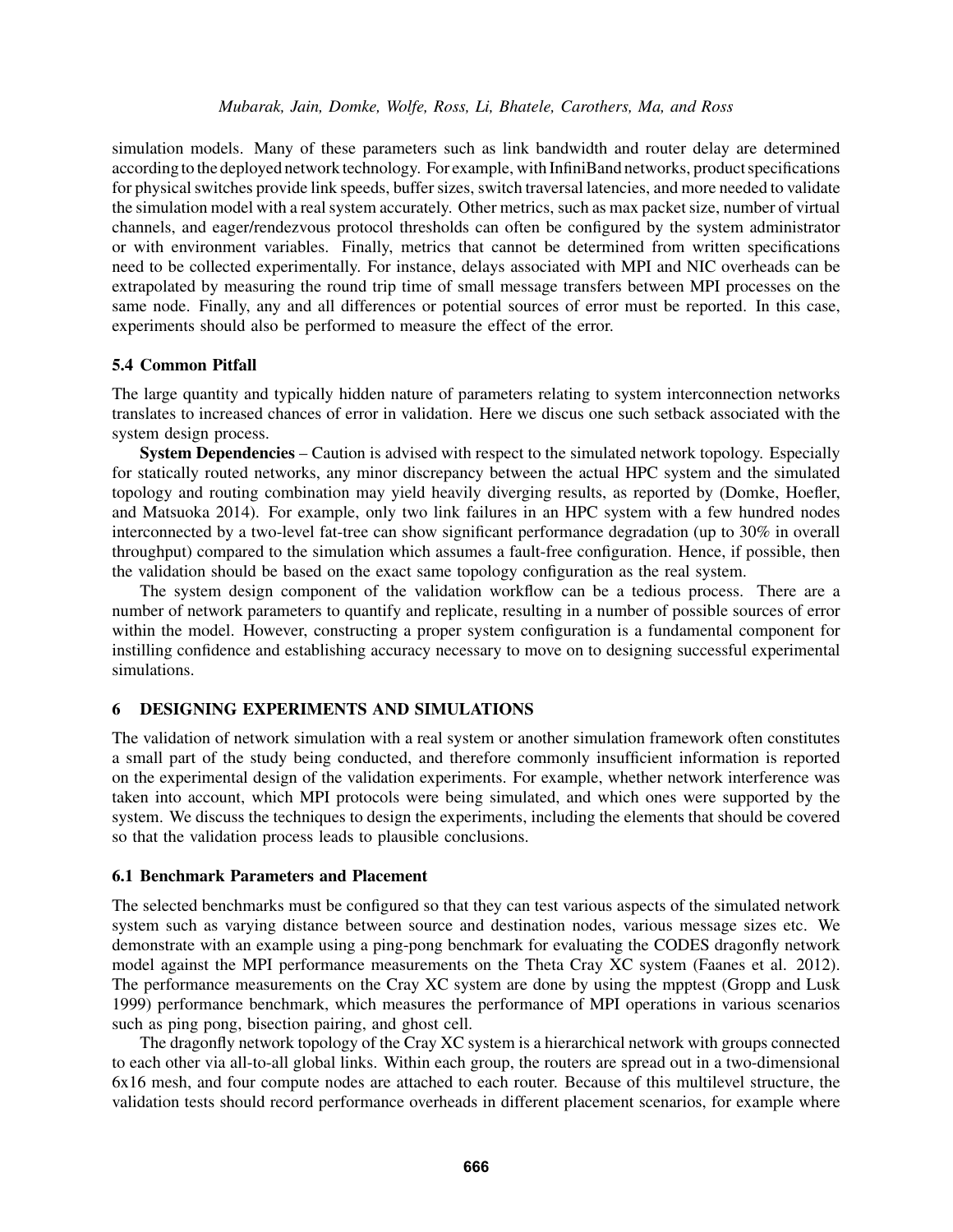

*Mubarak, Jain, Domke, Wolfe, Ross, Li, Bhatele, Carothers, Ma, and Ross*

Figure 4: Validation of CODES dragonfly network model against Theta Cray XC system using the ping-pong benchmark. The tests on Cray XC were done on a quiet system with no other jobs running on the system.



Figure 5: Interference effects as recorded by the mpptest benchmark on the Cray XC system.

(i) processes on different nodes and same router communicate, (ii) processes on different nodes, different routers but same group communicate with each other, and (iii) processes in different groups communicate with each other.

In the ping-pong benchmark used on Cray XC, the performance of MPI blocking messages was recorded with message sizes varying from 0 bytes to 65,536 bytes in increments of 1,024 bytes. Figure 4 shows the validation results of the dragonfly model against the Theta Cray XC platform. Note that the MPI software overhead and NIC delays are significant in this case as compared with the network traversal delays, which is why a small difference is observed when comparing cases that traverse multiple network hops. For most of the message sizes, the simulation results match the performance recorded on Theta. In some cases, however, the simulator slightly underpredicts the results; we conjecture this is due to the operating system noise and memory interference on the real system, which were not captured in the simulation framework.

#### 6.2 Accounting for Network Interference

Network interference can be a source of considerable performance jitter and leads to nondeterministic results (Petrini, Kerbyson, and Pakin 2003). Validation studies often tend to ignore the effect of interference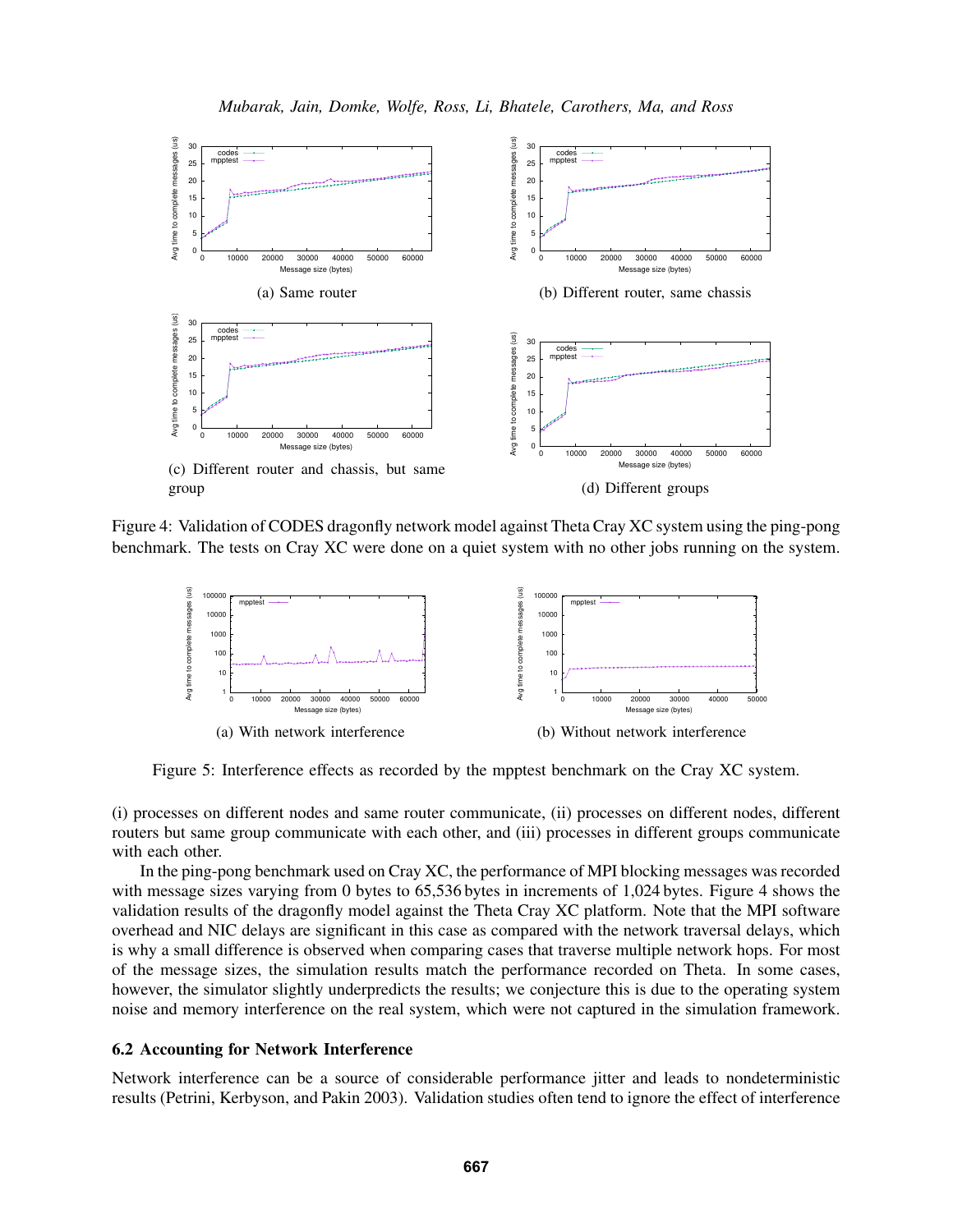and its impact on the simulation performance being reported. Specifically, the studies do not report whether the experiments were performed on a quiet system or whether other jobs were running on the system. Hence, network interference may be misinterpreted for unintended model behavior, or severe model errors may be written off merely as background noise in the network.

To illustrate how much effect interference can have on performance, we present MPI performance measurements on a Cray XC system with and without network noise. Figure 5a shows the case when performance was recorded while other jobs were running in the system, while Figure 5b shows the case when the performance measurements were done on a quiet system with no other job running. In addition to the performance difference, one can see the spikes that are present only when there is interference in the system.

Hence, comparing measurements on an HPC system that executes multiple jobs simultaneously, with the simulations that run a job in a controlled environment while disregarding background noise from unused network nodes, unavoidably results in an apples-to-oranges comparison. However, multiple workarounds exist to manage the interference effect in the validation experiments. One simple solution is to run the experiment to measure the system performance on a quiet system when no other jobs are running. We have followed this strategy for reporting the Cray XC performance data in this paper. Another approach to deal with the problem is to quantify the interference on the target system and reproduce the interference effects in the simulation by artificially creating background noise. This would ensure that an adequate comparison is performed since the simulated system will not have idle network nodes.

#### 6.3 Accounting for MPI Eager and Rendezvous Protocols

Most of the simulation frameworks use benchmarks to measure the MPI performance on the target systems, but the validation data does not provide details on the MPI protocols that were modeled in the simulation. Furthermore, HPC systems tend to send small messages eagerly, and large messages are typically sent by using a rendezvous protocol (Brightwell and Underwood 2003). In case of the rendezvous protocol, a handshake occurs prior to the actual data transfer, and it does not have the buffer copying overheads that are present in the eager protocol. The threshold at which the transition from the MPI eager protocol to the MPI rendezvous protocol occurs varies from system to system (Adiga et al. 2005), thus raising several questions in the validation process. For example, were the MPI protocols being modeled in the simulation the same as those on the target system? If different MPI message sizes were being used in the validation, what was the transition point between the MPI eager and rendezvous protocols?



(a) For 64 nodes, protocol change occurs at 8 KiB (simulator is configured accordingly).



(b) For 1.024 nodes, protocol change occurs at 2 KiB (simulator is configured accordingly).

Figure 6: Validation experiments accounting for transition from the eager to the rendezvous protocol. The CODES dragonfly model is compared with MPI performance measurements with the mpptest bisection pairing benchmark on the Theta Cray XC system while no other jobs were running on the system.

Figure 6 shows how the protocol transition varies for different node counts on the Cray XC system. For smaller node counts (e.g., 64 nodes, as shown in Figure 6a) the transition occurs at 8 KiB, whereas for larger node counts the transition occurs at 2 KiB; as shown in Figure 6b. This figure showcases how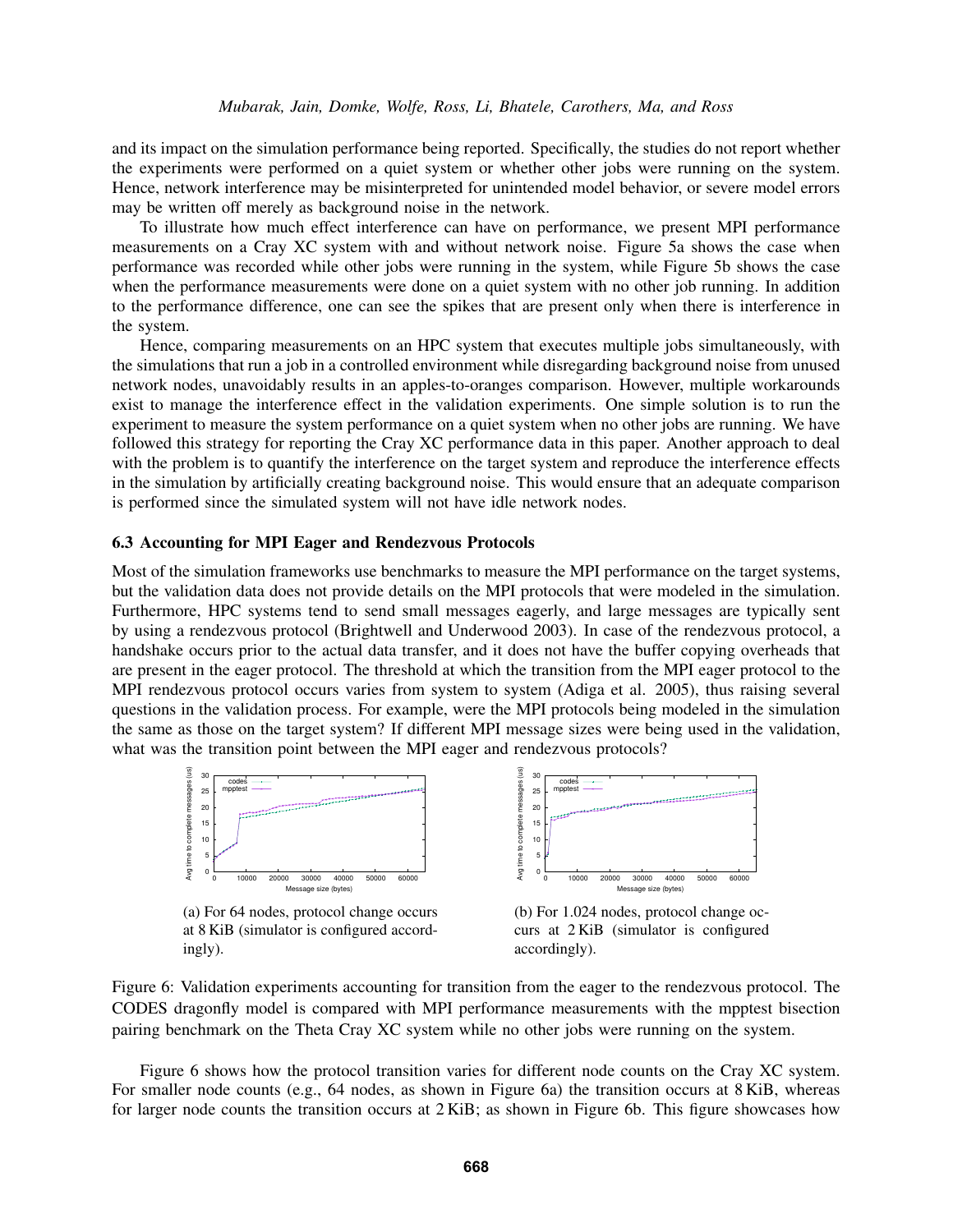

Figure 7: Validation experiments comparing the effect of a MPI protocol change on the Theta Cray XC system on 16 nodes using the mpptest bisection pairing benchmark. No other jobs were present on the Theta system during the benchmarking.

our simulator implements both the eager and rendezvous protocols and illustrates the point at which the transition occurs is configurable. Therefore, to accurately mimic the protocol transition of the system, we configured the simulations accordingly by analyzing and identifying the right transition points from the collected system performance data. The importance of supporting both protocols becomes clear when analyzing Figure 7, which shows the noticeable performance differences in the simulation when the protocol is not switched to rendezvous at 8 KiB for the dragonfly model. In this case, the buffer copying overhead of the eager protocol increases the overall cost for the message transfer, resulting in much higher latency for large messages; see Figure 7b.

### 6.4 Estimating System Overheads

Another component of validation involves estimating various network overheads accurately and then representing them in the simulation. We discuss the overheads that should be taken into account when performing validation, and we describe the ways these overheads can be measured on a real system.

MPI software-level overhead, NIC delays, and router processing overheads: On a real system, these overheads can be derived by sending messages of zero bytes to a destination process mapped to the neighboring node. In order to discount the impact of operating system interference, multiple messages should be sent, and the resulting mean latency for these messages should be used in the simulation. Ideally, the deviation from the mean value should also be reported, which will give an idea of the degree of noise on the target system. On a torus network that has one router per compute node, the message will also include the sender/receiver router processing overhead. On a dragonfly network, this overhead will include only a single router overhead since routers are shared resources on high-radix networks.

Copy per byte overhead: This represents the copying cost for eager messages. It increases on a per byte basis, and it can be derived by eagerly sending messages in the range of zero to several kilobytes (possibly to a neighboring node for avoiding interference by other jobs).

Energy-saving features and wake-up delay: Modern HPC interconnection technologies, such as Infini-Band, contain multiple energy-saving features, for example, disabling unused ports in a router, frequency scaling, or link speed reduction (Mellanox 2013). Hence, the wake-up delay—the time between throttled performance and the full performance after the first packet arrives—adds additional overhead, not only in the local NIC, but potentially also in the rest of the network between the source and destination. This overhead can be estimated in a manner similar to that for the general NIC overhead. When sending multiple messages, however, the delay between the messages must be large enough to trigger the energy saving. Alternatively, the provider of the networking technology must be consulted to inquire about estimated delays.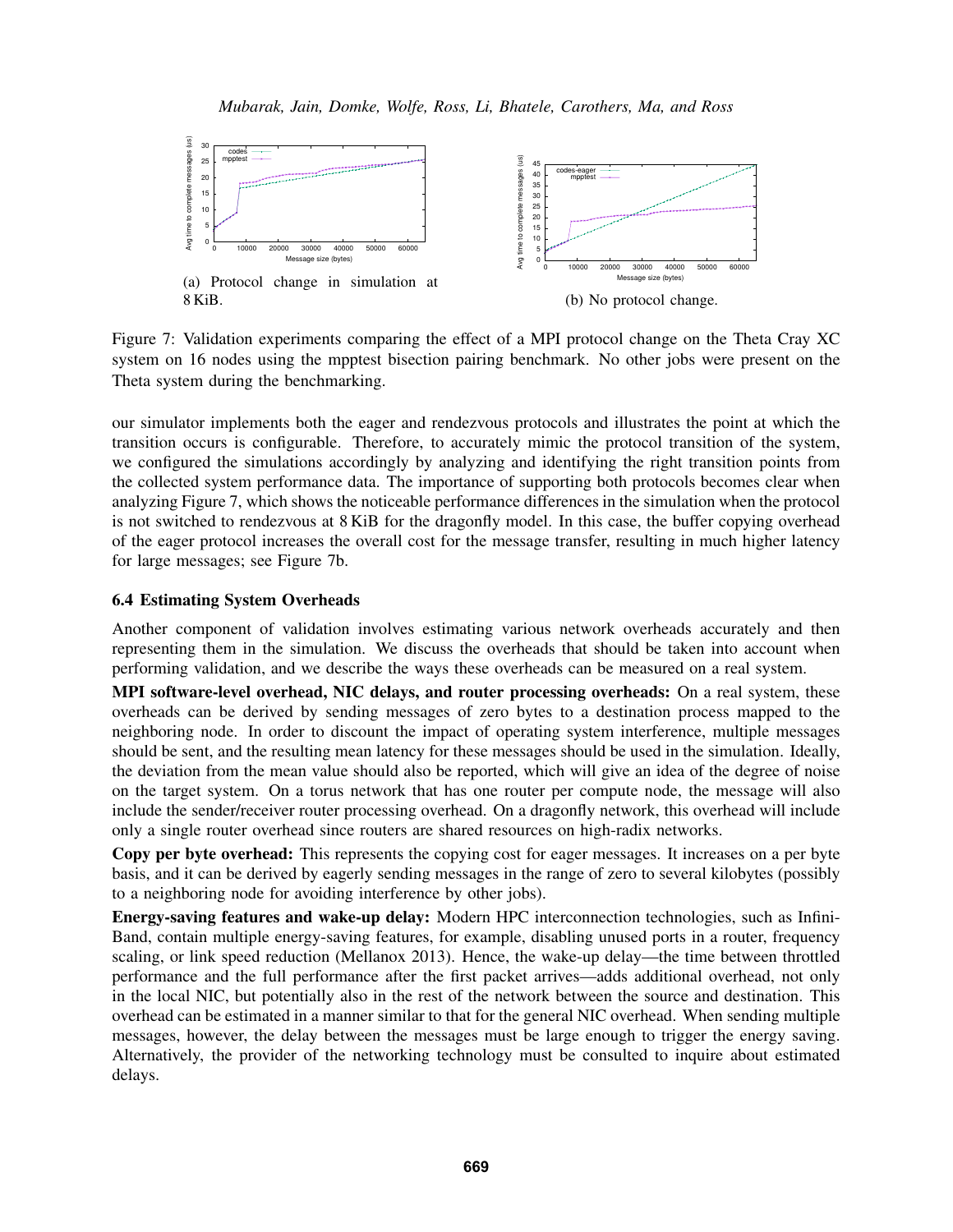Data locality for applications: When applications on the real system and application traces for the simulator are being compared for the validation study, an important yet mostly overlooked influence is caching effects and data locality. This issue is discussed in the next section.

### 6.5 Accounting for Memory and Caching Effects

Using application traces for network model validation can be an important part of the validation process; but comparing actual application performance to simulated runs, which are based on idealized/optimal MPI latencies for certain messages size, can show significant variance. For real benchmarks the locality of the data that needs to be transmitted through the network actually matters. An example is the memory bypass of the Tofu 2 interconnect, which allows the nodes/NICs to directly read and write from and into the L2 cache of the CPU (Ajima et al. 2014). Furthermore, our investigation has shown that not only the data locality but also the cache misses, when accessing MPI-internal data structures, attribute to the increased latency. To exemplify this behavior, we modified the latency benchmark of the Ohio State OSU benchmark suite to enforce cache misses at the different levels of the CPU, and to report improved statistics, as shown in Figure 8.



Figure 8: Influence of data locality on the ping-pong latency between nodes using IPoIB on an FDR InfiniBand fabric (2 nodes on same router). Collected latencies are represented by whisker plots showing the  $0<sup>th</sup>$  to  $4<sup>th</sup>$  quartiles for the 128 performed communications per message size. These message sizes range from 1 byte to 4,096 bytes. Prior to sending the ping message, the MPI process flushes its CPU data caches, resulting in different latencies depending on the flushed cache levels.

For demonstration purposes, we configured MPI to send the messages via the IP-over-InfiniBand interface of an FDR fabric instead of the native IB interface, which highlights the problem well for small messages in the range 1 byte to 4096 bytes—the predominant message sizes for HPC applications (Klenk and Fröning 2017). Similar effects, while potentially less detrimental, can be observed for other interconnection technologies and vary based on messages size, chosen MPI implementation, cache sizes and levels, and communication protocols. If the application used for the validation shows unfortunate data locality and its performance is latency sensitive, these cache effects may need to be accounted for in the network model.

#### 6.6 Common Pitfalls

Having discussed the techniques for designing experiments, in this section we describe some of the common issues associated with the experimental design phase of the validation workflow.

**Restricted message sizes** – Experiments done with only a few message sizes (e.g.,  $\lt 1$  KiB or  $>1$ ) MB) fail to validate the network model for different performance regimes in which tradeoffs between constant delay and bandwidth determine the outcome. Thus, we recommend conducting experiments and simulations for a wide range of message sizes and total communication volume.

**Ignoring traffic interaction** – Benchmarks that are restricted to two network nodes only (e.g., ping pong) do not cover the network interference where multiple network nodes are generating traffic. Therefore, using a ping-pong benchmark alone is not sufficient for a complete network model validation. Additional benchmarks invoking communication on a substantial portion of nodes in the network need to be included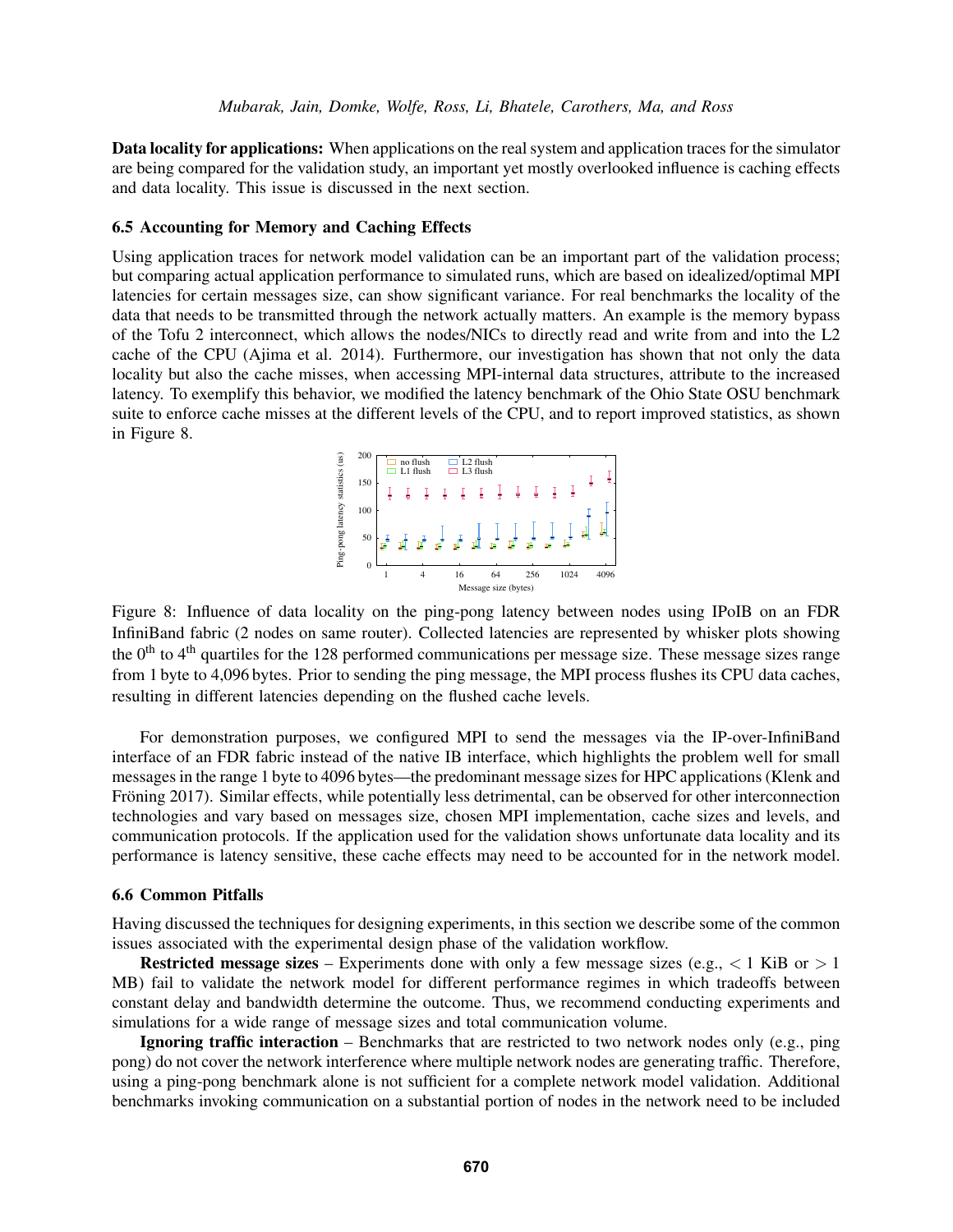in the experimental design in order to enable a comprehensive comparison of network performance in response to traffic.

On-node communication – Application traces occasionally require the execution of multiple application processes on the same node, which potentially communicate node-internally. Hence, oversimplification by assuming the equivalent behavior of on-node and (real) network communication or assuming the instantaneous data transmission within a node can diminish the accuracy of the network simulations. Thus, it is important to quantify an accurate delay per byte latency value to mitigate the effect. This can be accomplished by establishing the cost per byte for on-node message transferring by timing the roundtrip delay of two processes on the same node sending messages varying in size from 1 byte up to the desired maximum message size. This delay can then be implemented in the simulation system.

Avoiding the common pitfalls will go a long way to improving the correctness of the future network simulation results. Including all relevant aspects of the experiment such as memory/caching latencies or on-node communication establishes a foundation for performing the final step of the validation process generating and reporting reasonable results from simulations.

## 7 DOCUMENTING THE OUTCOME

Adequate documentation and reporting of the collected validation data not only ensure repeatability for the validation studies but also are "critical in convincing users of the 'correctness' of the model and its results" (Sargent 2005). In the following, we discuss recommended practices for performing measurements and simulations for network model validation and for reporting the acquired data. The data presented in this paper on validating caching effects, using bisection pairing and ping-pong benchmarks, is available on the public gitlab repository: git@xgitlab.cels.anl.gov:mubarak/validation-data.git.

For space-saving reasons, documenting the production of the results can be kept to a higher level, such as network technology, topology type, executed benchmarks, underlying simulation framework, and algorithms used—provided that a publicly accessible repository or long-term archive is referenced with in-depth details, source code, and raw data (Collberg and Proebsting 2016). The in-depth information should include the following items and any additional data potentially affecting the results.

*Hardware Specification* – Detailed hardware specification of network and attached nodes: switches, links, and NICs, topology configuration, and node configurations, such as CPU and sizes of the memory/storage levels.

*Software Details* – Deployed software versions and flags: operating system, CPU frequencies, network firmware versions, compiler version and flags, MPI implementation and flags, source code of new or patches for existing benchmarks, and execution commands.

*Environment Details* – Environment for the performed benchmarks: exclusive access or details about the kind of background noise in the network through resource sharing.

Complementing this "how" information in an archive, we advocate presenting the following information in scientific publications.

*Input* – Parameter configurations (even if kept at the default) should be reported for benchmarks and simulations.

*Metrics* – The benchmarks and network model should measure and reports the same metrics; if not, then the deviations—for example, omitting acknowledge messages for simulated communication protocols—must be stated.

*Repetitions* – A sufficient number of runs is required to allow for statistical analysis, and potential seeds for pseudo-random-number generators should be documented.

*Result Compression* – The statistical analysis and filtering methods used for the data should be discussed.

*Result Presentation* – Outlier obfuscation, such as relative comparisons or logarithmic scales, should be avoided. (Hoefler and Belli 2015)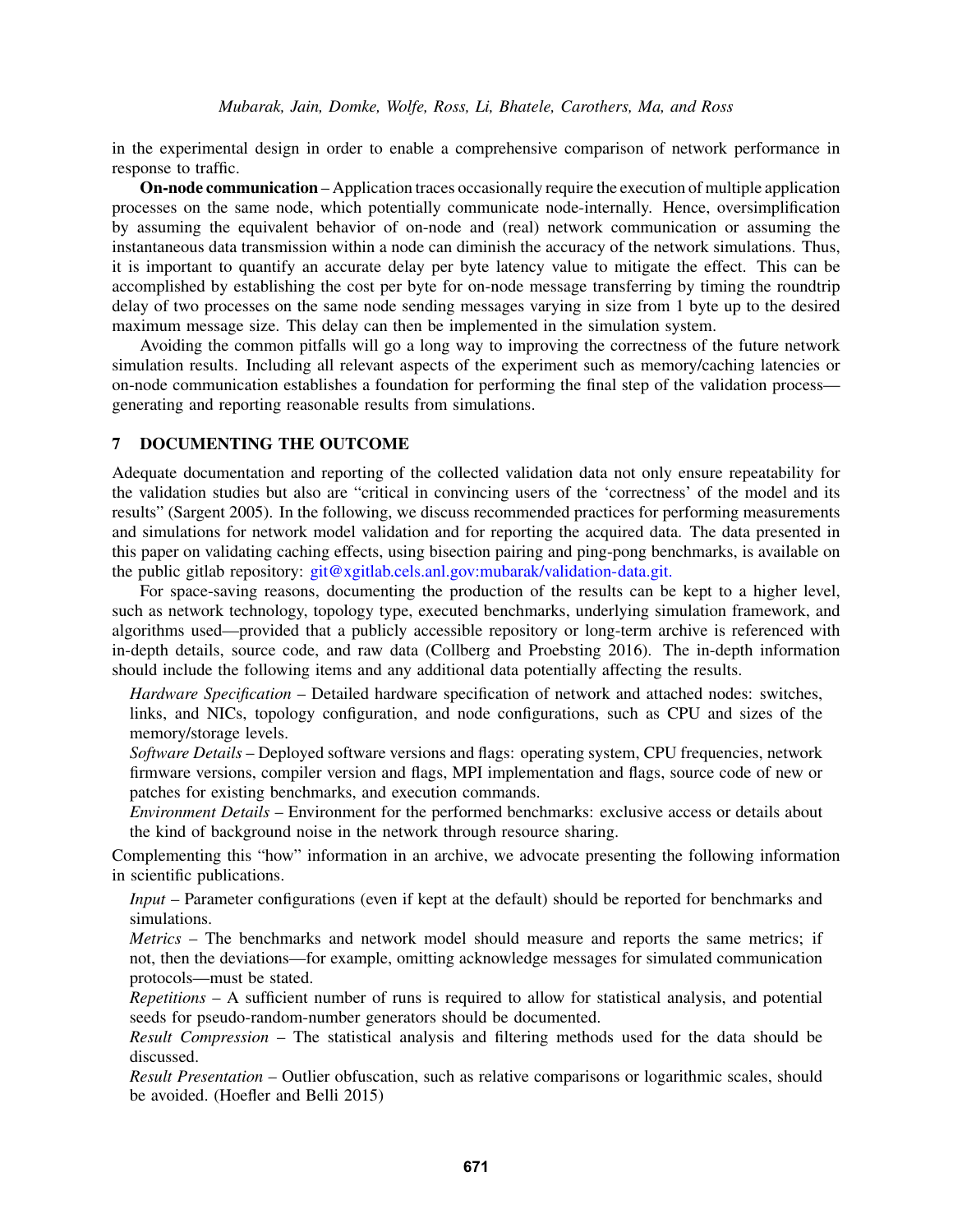However, extensive input data, the raw data from benchmarks and simulations, data manipulation scripts, and any results omitted but mentioned in the research publication should be included in the public archive. Such information improves confidence in the validation and opens up the possibility for further processing of the data by other researchers. While this list is comprehensive and adequate for the purpose of network model validation studies, it is certainly not complete, given the extent of this topic. For further information, we recommend several works: (Sargent 2005, Hoefler and Belli 2015, Collberg and Proebsting 2016).

## 8 CONCLUSION

Widespread use of simulations in exploring next-generation HPC interconnects and procurement process of HPC systems is contingent upon the confidence that the end users of simulations have in the outcome predicted by the simulations. Robust and reliable validation of the simulations plays a key role in building this confidence. To this end, we examined a workflow for conducting validation of HPC interconnect simulations and presented ways for making it robust. For each step of the workflow, we described simulation considerations that can improve the results and strengthen the validation study. We also used results generated by the CODES simulation framework as examples to substantiate these claims. Further, we highlighted common mistakes that negatively impact the reliability of validation studies. We hope that these observations and guidelines will assist researchers in conducting convincing validation studies of their simulations.

## ACKNOWLEDGMENT

This work was performed under the auspices of the U.S. Department of Energy Office of Science, Office of Advanced Scientific Computing Research, under contract number DE- AC02-06CH11357 and Lawrence Livermore National Laboratory under Contract DE-AC52-07NA27344 (LLNL-CONF-733848). The work has used resources from the Argonne Leadership Computing Facility (ALCF).

### REFERENCES

- Adiga, N. R., M. A. Blumrich, D. Chen, P. Coteus, A. Gara, M. E. Giampapa, P. Heidelberger, S. Singh, B. D. Steinmacher-Burow, T. Takken, M. Tsao, and P. Vranas. 2005, March. "Blue Gene/L Torus Interconnection Network". *IBM Journal of Research and Development* 49 (2): 265–276.
- Agarwal, T., A. Sharma, and L. V. Kalé. 2006, April. "Topology-Aware Task Mapping for Reducing Communication Contention on Large Parallel Machines". In *Proceedings of IEEE International Parallel and Distributed Processing Symposium 2006*.
- Ajima, Y., T. Inoue, S. Hiramoto, S. Ando, M. Maeda, T. Yoshikawa, K. Hosoe, and T. Shimizu. 2014, August. "The Tofu Interconnect 2". In *2014 IEEE 22nd Annual Symposium on High-Performance Interconnects*, 57–62.
- Besta, M., and T. Hoefler. 2014. "Slim Fly: A Cost Effective Low-diameter Network Topology". In *Proceedings of the International Conference for High Performance Computing, Networking, Storage and Analysis (SC)*, 348–359.
- Brightwell, R., and K. Underwood. 2003. "Evaluation of an Eager Protocol Optimization for MPI". In *European Parallel Virtual Machine/Message Passing Interface Users? Group Meeting*, 327–334. Springer.
- Carothers, C. D., D. Bauer, and S. Pearce. 2002, November. "ROSS: A High-Performance, Low-Memory, Modular Time Warp system". *Journal of Parallel and Distributed Computing* 62 (11): 1648–1669.
- Collberg, C., and T. A. Proebsting. 2016, February. "Repeatability in Computer Systems Research". *Communications of the ACM* 59 (3): 62–69.
- Domke, J., T. Hoefler, and S. Matsuoka. 2014. "Fail-in-Place Network Design: Interaction Between Topology, Routing Algorithm and Failures". In *Proceedings of the International Conference for High*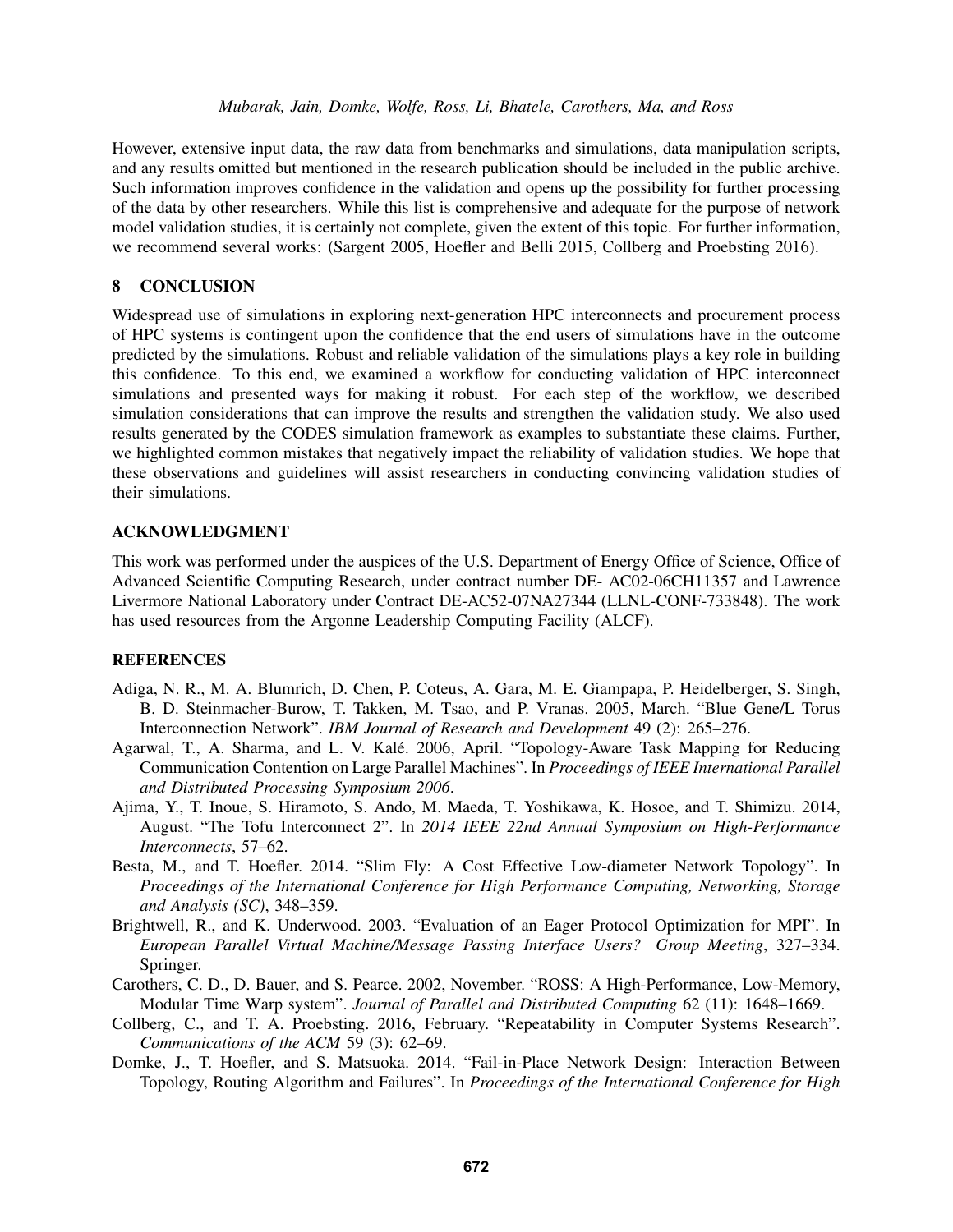*Performance Computing, Networking, Storage and Analysis*, SC '14, 597–608. Piscataway, NJ, USA: IEEE Press.

- Faanes, G., A. Bataineh, D. Roweth, T. Court, E. Froese, B. Alverson, T. Johnson, J. Kopnick, M. Higgins, and J. Reinhard. 2012. "Cray Cascade: A Scalable HPC System based on a Dragonfly Network". In *Proceedings of the International Conference on High Performance Computing, Networking, Storage and Analysis*, SC '12, 103:1–103:9. Los Alamitos, CA, USA: IEEE Computer Society Press.
- Gropp, W., and E. Lusk. 1999. "Reproducible Measurements of MPI Performance Characteristics". In *Proc. of the 6th Eur. PVM/MPI Users' Group Meeting on Recent Advances in Parallel Virtual Machine and Message Passing Interface*, 11–18.
- Hoefler, T., and R. Belli. 2015, November. "Scientific Benchmarking of Parallel Computing Systems". In *Proceedings of the International Conference for High Performance Computing, Networking, Storage and Analysis, SC'15*, 73:1–73:12: ACM.
- Jain, N., A. Bhatele, S.White, T. Gamblin, and L. V. Kale. 2016. "Evaluating HPC Networks via Simulation of Parallel Workloads". In *Proceedings of the International Conference for High Performance Computing, Networking, Storage and Analysis*, SC '16. Piscataway, NJ, USA: IEEE Press.
- Jiang, N., J. Kim, and W. J. Dally. 2009. "Indirect Adaptive Routing on Large Scale Interconnection Networks". In *Proceedings of the 36th Annual International Symposium on Computer Architecture*, ISCA '09, 220–231. New York, NY, USA: ACM.
- Kim, J., W. J. Dally, S. Scott, and D. Abts. 2008, June. "Technology-Driven, Highly-Scalable Dragonfly Topology". *ACM SIGARCH Computing Architecture News* 36 (3): 77–88.
- Klenk, B., and H. Fröning. 2017. "An Overview of MPI Characteristics of Exascale Proxy Applications". In *32th International Conference on High Performance Computing, ISC'17*: Springer International Publishing.
- Mellanox 2013. "Whitepaper: Power Saving Features in Mellanox Products". Technical report.
- MPI Forum 2015, June. "MPI: A Message-Passing Interface Standard Version 3.1".
- Mubarak, M., C. D. Carothers, R. B. Ross, and P. Carns. 2017, January. "Enabling Parallel Simulation of Large-Scale HPC Network Systems". *IEEE Transactions on Parallel and Distributed Systems* 28 (1): 87–100.
- Petrini, F., D. J. Kerbyson, and S. Pakin. 2003. "The Case of the Missing Supercomputer Performance: Achieving Optimal Performance on the 8,192 Processors of ASCI Q". In *Supercomputing, 2003 ACM/IEEE Conference*, 55–55. IEEE.
- Petrini, F., and M. Vanneschi. 1997, April. "k-ary n-trees: High Performance Networks for Massively Parallel Architectures". In *11th International Parallel Processing Symposium*, 87–93.
- Sargent, R. G. 2005. "Verification and Validation of Simulation Models". In *Proceedings of the 37th Conference on Winter Simulation*, edited by S. Jain, R. Creasey, J. Himmelspach, K. White, and M. Fu, WSC '05, 130–143.
- Won, J., G. Kim, J. Kim, T. Jiang, M. Parker, and S. Scott. 2015. "Overcoming Far-End Congestion in Large-Scale Networks". In *IEEE 21st International Symposium on High Performance Computer Architecture (HPCA)*, 415–427. IEEE.
- Yang, X., J. Jenkins, M. Mubarak, R. B. Ross, and Z. Lan. 2016. "Watch Out for the Bully!: Job Interference Study on Dragonfly Network". In *Proceedings of the International Conference for High Performance Computing, Networking, Storage and Analysis*, SC '16, 64:1–64:11. Piscataway, NJ, USA: IEEE Press.

### AUTHOR BIOGRAPHIES

Misbah Mubarak is a postdoctoral researcher in the Mathematics and Computer Science Research Division at Argonne National Laboratory. Dr. Mubarak received her Ph.D. in computer science from Rensselaer Polytechnic Institute in 2015. Her email address is mmubarak@anl.gov